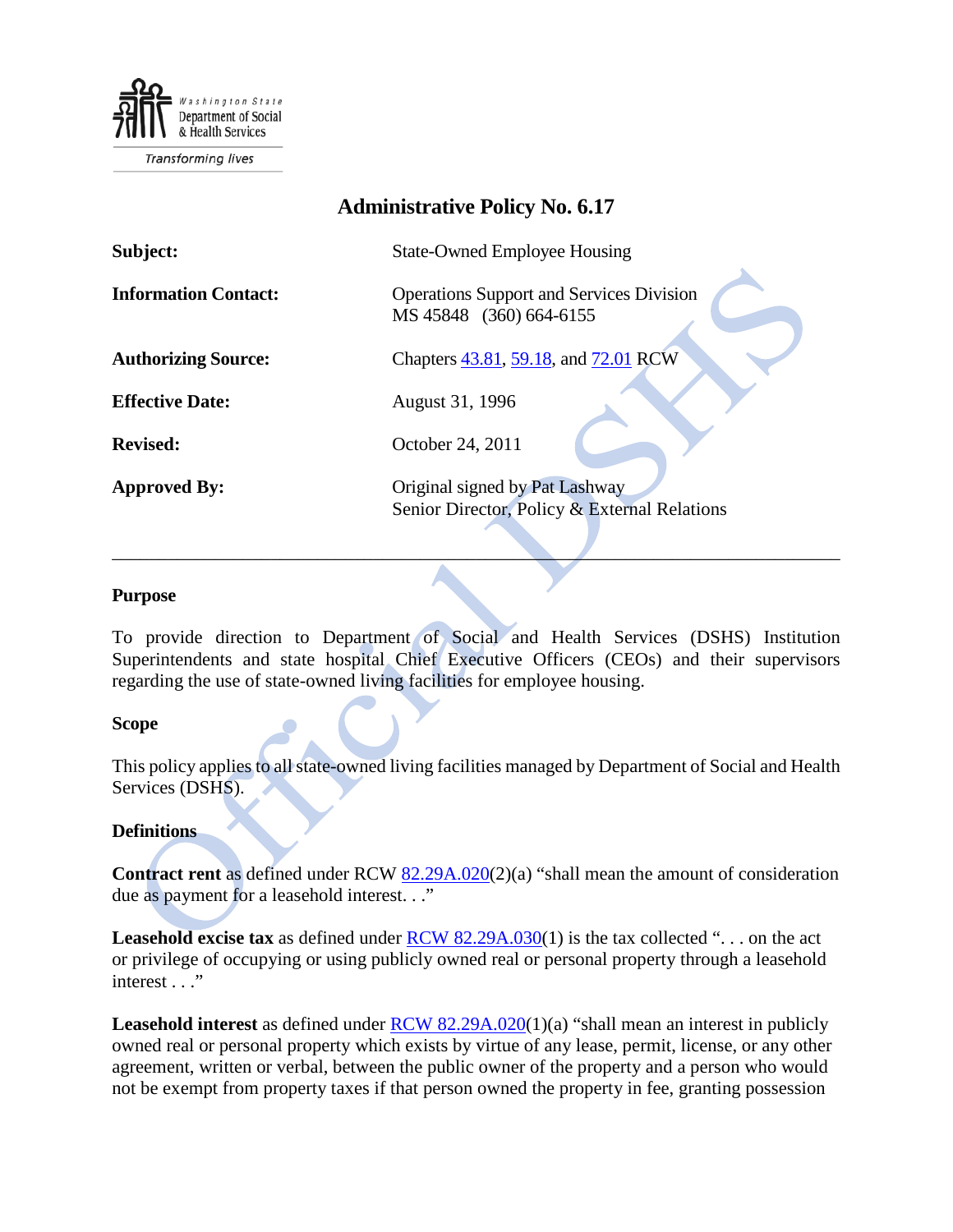Administrative Policy No. 06-17 October 24, 2011 Page 2

and use, to a degree less than fee simple ownership. . . The term "leasehold interest" shall include the rights of use or occupancy by others of property which is owned in fee or held in trust by a public corporation, commission, or authority created under [RCW 35.21.730.](http://apps.leg.wa.gov/RCW/default.aspx?cite=35.21.730) . ."

**Persons qualified to perform real estate appraisals** means persons licensed or certified under [RCW 18.140.010\(](http://apps.leg.wa.gov/RCW/default.aspx?cite=18.140.010)24)-(26).

Executive Officer, or their supervisor feels is necessary for a particular state-owned facility to remain in a condition that provides safe and healthful shelter (see [RCW 43.81.040\)](http://apps.leg.wa.gov/RCW/default.aspx?cite=43.81.040).

**State-owned living facility** means apartments, duplexes, multiple-unit dwellings, and singlefamily dwellings on state-owned institutional property that is used for employee or other interested persons' housing.

**Superintendent or CEO's Supervisor** means the person in the chain-of-command who supervises a state hospital Chief Executive Officer or Institution Superintendent.

 $\Box$ 

**Taxable rent** as defined under **RCW 82.29A.020(2)** "shall mean contract rent as defined in subsection (a) of this subsection in all cases where the lease or agreement has been established or renegotiated through competitive bidding or negotiated or renegotiated in accordance with statutory requirements regarding the rent payable, or negotiated or renegotiated under circumstances, established by public record, clearly showing that the contract rent was the maximum attainable by the lessor.

## **Policy Requirements**

- A. State Institutional Superintendents and facility CEOs shall be delegated responsibility for the efficient management of on-site living facilities, except when the CEO or Superintendent is the person occupying the living facility. The Superintendent or CEO's supervisor shall make on-site facility management decisions, when the Superintendent or CEO is occupying the onsite housing involved.
- B. When considering the use of on-site living facilities, Superintendents or CEOs shall give first consideration to the needs of the department's clients.
- C. If a Superintendent or CEO determines there is no client need served through the use of onsite facilities, the facilities may be made available to department employees. Facilities may only be made available when it is to the department's benefit to have the facility occupied by the employee due to responsibilities associated with the work place. If no department employees opt to reside in the facility, the Superintendent or CEO may make the facility available for occupancy to other interested parties whose presence on-site would provide a significant benefit to the efficiency of DSHS operations.
- D. A state-owned facility shall not be made available unless the Superintendent or CEO involved determines that there are adequate financial resources available to maintain the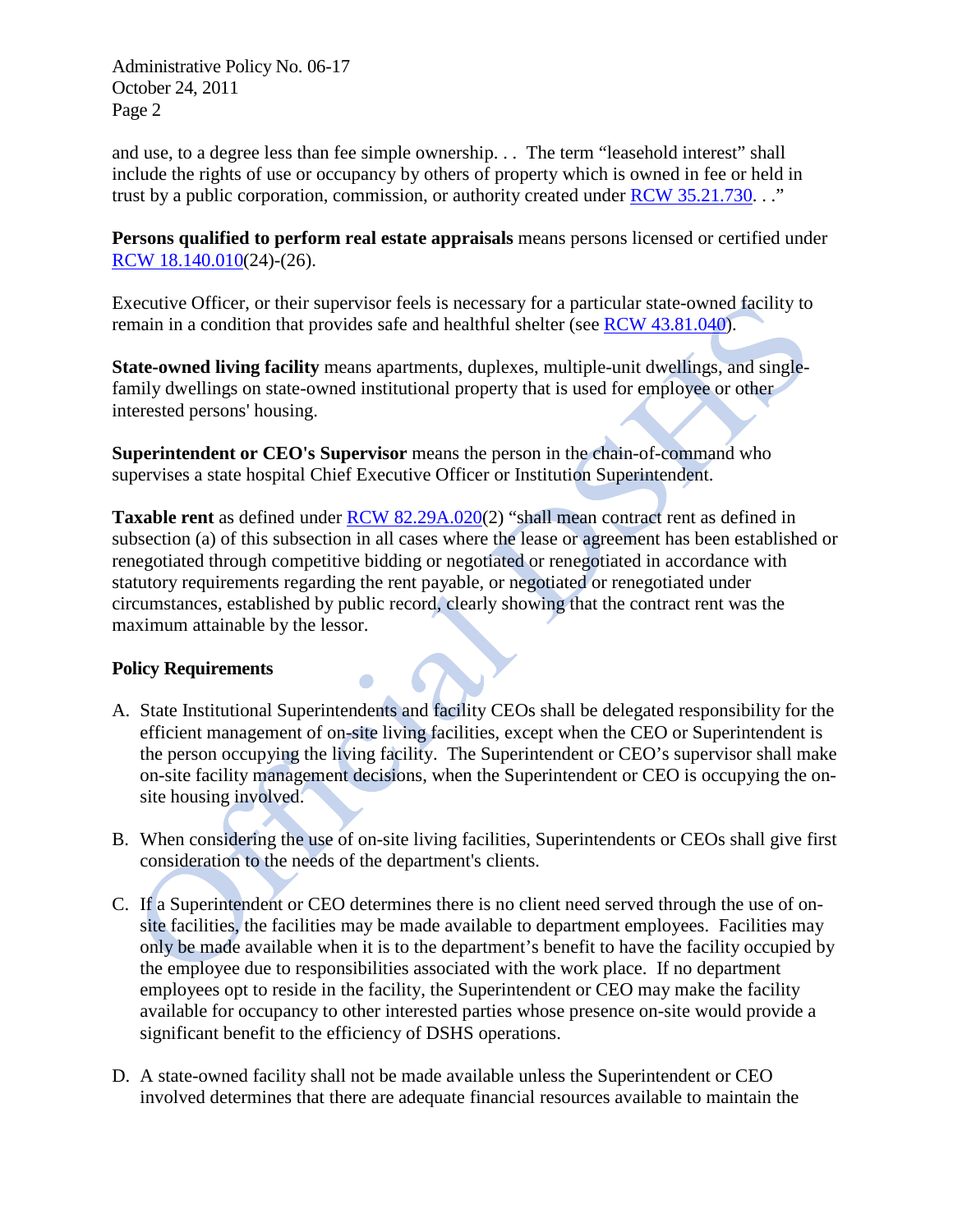Administrative Policy No. 06-17 October 24, 2011 Page 3

living facility in reasonable repair for the upcoming fiscal period.

- E. If the department requires an employee reside in state-owned or leased housing as a condition of employment no rent shall be charged and no leasehold excise tax shall be collected. See RCW [82.29A.130\(](http://apps.leg.wa.gov/RCW/default.aspx?Cite=82.29A.130)5). All others residing in on-site facilities shall pay the department a reasonable rent. DSHS shall charge rent by determining fair market value. Persons qualified to perform real property appraisals in the state of Washington shall appraise the housing. The appraiser shall take into account the proximity to other on-site facilities, availability of public services, isolation from other residential properties and any other factors applicable due to the location of the property.
- F. Where possible, employees shall pay for all utilities costs associated with their occupancy of a state-owned facility. If the facility is not separately metered, utilities will be factored into the rent.
- G. Monies received from rental of a state-owned living facility that do not exceed the portion of rent attributable to the maintenance of the facility shall be deposited in the general fund as recoveries. The remainder of the rent shall be deposited in the general fund as revenue. See [RCW 72.01.282.](http://apps.leg.wa.gov/rcw/default.aspx?cite=72.01.282)
- H. Any person occupying state-owned facilities shall do so with the understanding that the person shall conform to all reasonable obligations and/or responsibilities as directed by the Superintendent, CEO, or supervisor and as outlined in the rental agreement. Any occupant/tenant is responsible for damage to the premises or personal belongings and for loss due to theft. Renter's insurance is encouraged and is the responsibility of the occupant/tenant.
- I. The Superintendent, CEO or supervisor involved shall ensure that a rental agreement approved by the Office of the Attorney General is fully executed between the department and any person intending to occupy the state-owned facility. Such agreement shall protect the best interests of the department, establish a month-to-month tenancy and conform to the requirements of the Residential Landlord Tenant Act, Chapter [59.18](http://apps.leg.wa.gov/RCW/default.aspx?Cite=59.18) RCW.
- J. The Superintendent or CEO shall ensure there is no discrimination in the provision of employee housing in accordance with Washington Housing Policy Act of 1993, Washington State Law Against Discrimination, Chapter [49.60](http://apps.leg.wa.gov/RCW/default.aspx?cite=49.60) RCW, [Federal Fair Housing Act](http://www.fairhousinghelper.com/fhatext.html#3602)  [Amendments of 1988, 42 U.S.C. Sec. 3602,](http://www.fairhousinghelper.com/fhatext.html#3602) and related state and federal laws.
- K. Each Institution is responsible for ensuring that all Federal Income Tax regulations are complied with related to employer-provided housing. In most cases, where an employee is allowed to occupy state-owned facilities for less than fair market value, the employee will incur an additional income tax liability. Institutions should consult with the Office of Capital Asset Management, Operations Support and Services Division, [Office of Accounting; may have a new name] Services, and/or their payroll representatives for technical assistance.